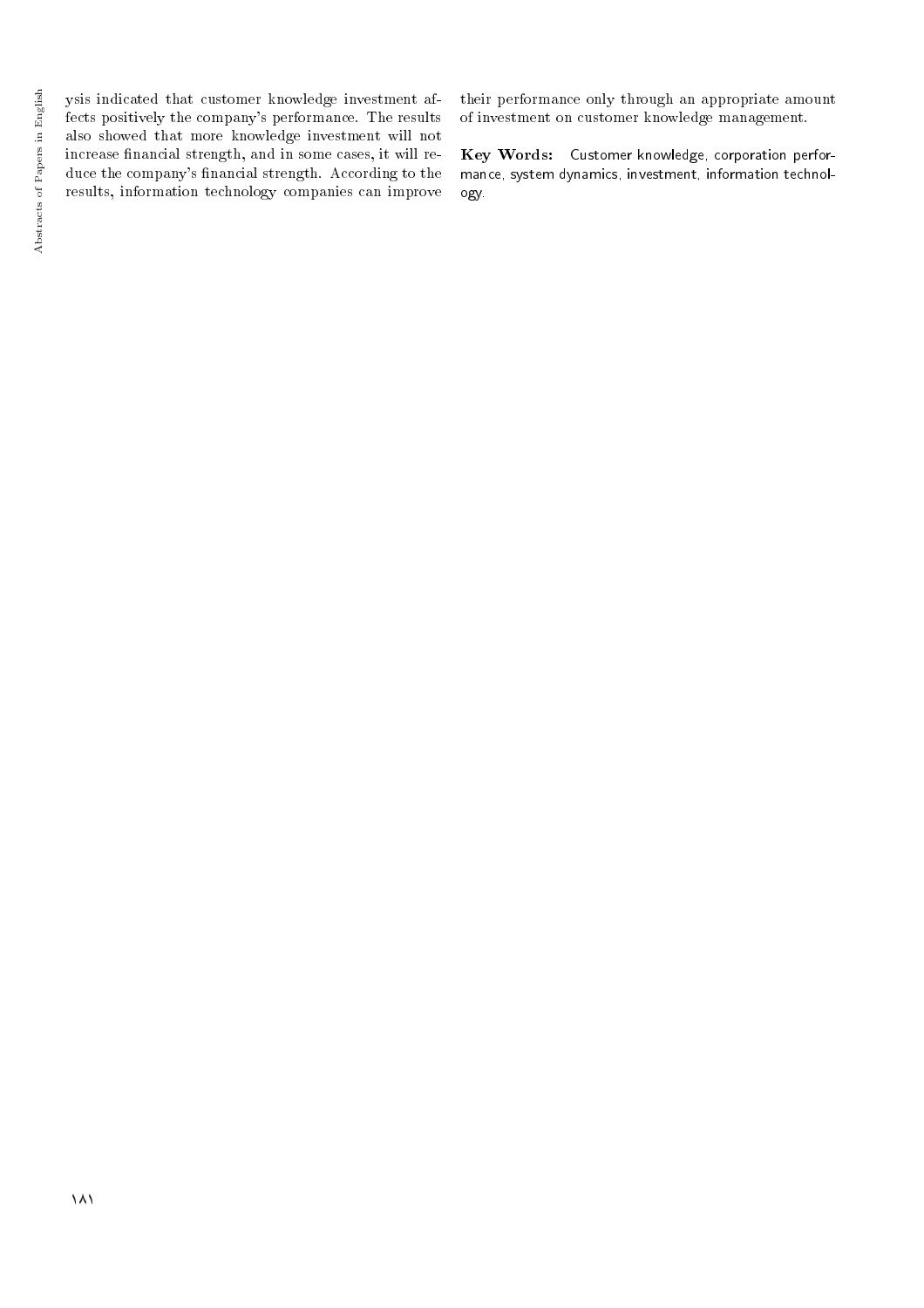Abstracts of Papers in English Abstracts of Papers in English

R. Noori noorinoori@stu.yazd.ac.ir A. Sadegheih(corresponding author) sadegheih@yazd.ac.ir M.M. Lot lot@yazd.ac.ir Dept. of Industrial Engineering Yazd University DOI:10.24200/J65.2019.50720.1866

Sharif Industrial Engineering and Management Journal Volume 35, Issue 2.2, Page 151-163, Research Note

c Sharif University of Technology

 Received 21 May 2018; received in revised form 9 January 2019; accepted 17 February 2019.

#### Abstract

In many industries, some of production capacity will be out of reach when a machine deteriorates. Preventive Maintenance (PM) will enhance the machine condition, but it occupies some of production capacity. The PM will reduce the production capacity and will cause the customer's order delay if it is unnecessary, in contrast the probability of unexpected failure will be increased and will have the same or worst consequences if the PM is too late. One of the ways to deal with this problem is Condition-Based Maintenance with Discrete Monitoring (CBMWDM) whose main challenge is to find an optimal inspection scheme. If the time interval between inspections is too short, the inspection cost will be increased although it will diminish unnecessary PMs and unexpected failures. On the other hand, if the interval between inspections is too long, the sum of unexpected failure and backorder costs will be increased although the cost of inspection will be reduced. Hence, simultaneous planning of the inspections and PM actions should be emphasized. In this paper, a single product single machine system with Markovian deteriorating conditions and demand uncertainty is considered. The main objective is to integrate the inspections and maintenance planning in a tactical level and finite horizon that minimizes the average cost of inspections, maintenances, and backorders. For this purpose, a stochastic dynamic programming model is presented whose structure is dependent to appointed inspection scheme. The state variable of the model is an ordered pair whose components represent the demand and machine condition. The demand is a discrete random variable with arbitrary distribution and the machine condition will be determined after each inspection. Corresponding to each inspection scheme and for each outcome of the state variable, optimal PM decision is obtained and consequently the optimal inspection scheme is determined. The optimal inspection scheme and corresponding PM decisions determine simultaneous inspections and preventive maintenance planning. The strategy of the new model is analyzed for a six-month horizon. Numerical results of the model show that the total average cost is non-decreasing in machine state and demand. Secondly, at the time of inspection, the preventive maintenance should be executed at the same time or earlier if machine state is worse or demand is more.

Key Words: Inspection planning, condition based maintenance, stochastic dynamic programming.

## INFLUENCE OF CUSTOMER KNOWLEDGE AND KNOWLEDGE INVESTMENTS ON CORPORATE PERFORMANCE-CASE STUDY OF INFORMATION TECHNOLOGY INDUSTRY

D. Bidgoli

bidgoli@stu.yazd.ac.ir

M. Saleh Owlia(corresponding author)

owliams@yazd.ac.ir

Department of Industrial Engineering Yazd University M.T. Isaai isaai@sharif.edu Dept. of Management and Economics Sharif University M.H. Abooie mhabooie@yazd.ac.ir Dept. of Industrial Engineering Yazd University

DOI:10.24200/J65.2019.52133.1936

Sharif Industrial Engineering and Management Journal Volume 35, Issue 2.2, Page 165-178, Research Note

c Sharif University of Technology

 Received 29 December 2018; received in revised form 16 February 2019; accepted 23 April 2019.

#### Abstract

The purpose of this paper is to investigate the effect of customer knowledge and customer knowledge investment on the financial and non-financial performance of IT companies. System Dynamics approach was used to analyze the interactions. Using Vensim-PLE software the Flow Diagram was plotted and the model was built and simulated for a ten-year period. Different policies were analyzed using the model. The results of the anal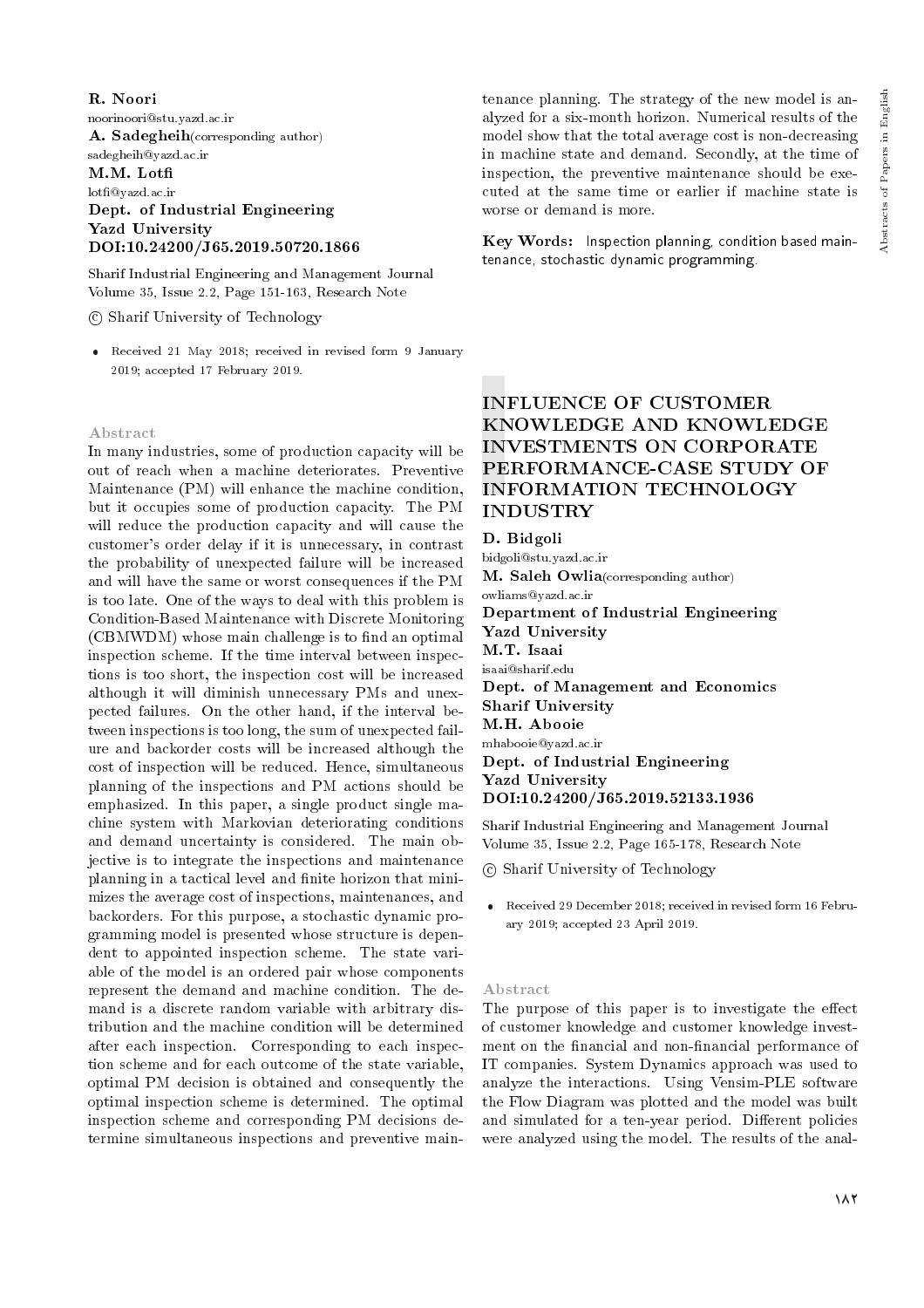end up causing important problems such as customers' dissatisfaction leading to market share reduction and finally elimination from the world of competition. Therefore, the topics related to quality engineering has a vital importance in the industry. Several methods have been proposed in this regard, one of which is the response surface methodology. When the relation among the variables of a process are not clear, and the experimenter is interested in finding the optimal adjustments of the input variables and that's why the response surface methodology is utilized to optimize the process parameters. In this study, the response surface methodology has been exploited with the robust designing approach in order to optimize the quality characteristics of the product and effective variables so that in the beginning the control variables and response variables must be identied and then the model should be optimized by designing the experiment and finding the intended regression equations.

Key Words: Design of experiments, response surface methodology, stochastic goal programming, robust parameter design.

## THE IMPACT OF CONSUMERS' ENGAGEMENT WITH DIGITAL BRANDED CONTENTS ON BRAND EQUITY

S.A.R. Mirbagheri mirbagheri@gsme.sharif.edu M. Najmi(corresponding author) m.najmi@sharif.edu Faculty of Management and Economics Sharif University of Technology DOI:10.24200/J65.2019.50184.1838

Sharif Industrial Engineering and Management Journal Volume 35, Issue 2.2, Page 139-149, Research Note

c Sharif University of Technology

 Received 20 January 2018; received in revised form 28 November 2018; accepted 13 January 2019.

#### Abstract

The growing trend of using digital media for branding purposes shows that, in the near future, many companies will spend most of their advertising budget on digital media. In order to evaluate these digital marketing communication efforts, it is vital to develop some

professionals frequently talk about consumers' engagement and consider engagement as one of the most important indicators for evaluating branding activities performed in digital media. However, there is no agreement regarding the definition of engagement. This study offers a comprehensive definition of "consumers' engagement with digital branded contents", which is an emerging concept in the marketing literature. Engagement is a multi-dimensional construct consisting of cognitive, emotional, and behavioral dimensions. Consumers' engagement with digital branded contents is dened as the consumers' perceived usefulness and enjoyment of these contents, as well as the consumers' active participation (e.g., sharing a branded post on social media, commenting on a post, or creating some brand-related posts) and their depth of interaction with brand-related contents in webpages, online forums, or social media (e.g., dwell time, recency, and frequency). This article also contributes to the literature by theorizing the relationship between this emerging key construct and brand equity. In other words, this paper delineates how and through which mechanism the consumers' engagement with brands in digital media can gradually change the consumers' minds about those brands. Four main dimensions of consumer-based brand equity include brand awareness, brand image/associations, brand's perceived quality, and consumers' loyalty towards the brand. Our four propositions state that cognitive, affective, and behavioral dimensions of "consumers' engagement with digital branded contents" have positive effect on four dimensions of consumer-based brand equity. This paper proposed, through the lens of attitude theories, that increasing the consumers' engagement with digital branded content would improve brand awareness, brand image, perceived quality, and brand loyalty. Key Words: Consumers' engagement; brand equity; branding; digital environment.

practical indicators such as consumers' engagement with brands in the digital environment. Digital marketing

A MATHEMATICAL MODEL FOR SIMULTANEOUS PLANNING OF INSPECTIONS AND PREVENTIVE MAINTENANCE IN THE PRESENCE OF MARKOVIAN DETERIORATING MACHINE CONDITIONS AND DEMAND UNCERTAINTY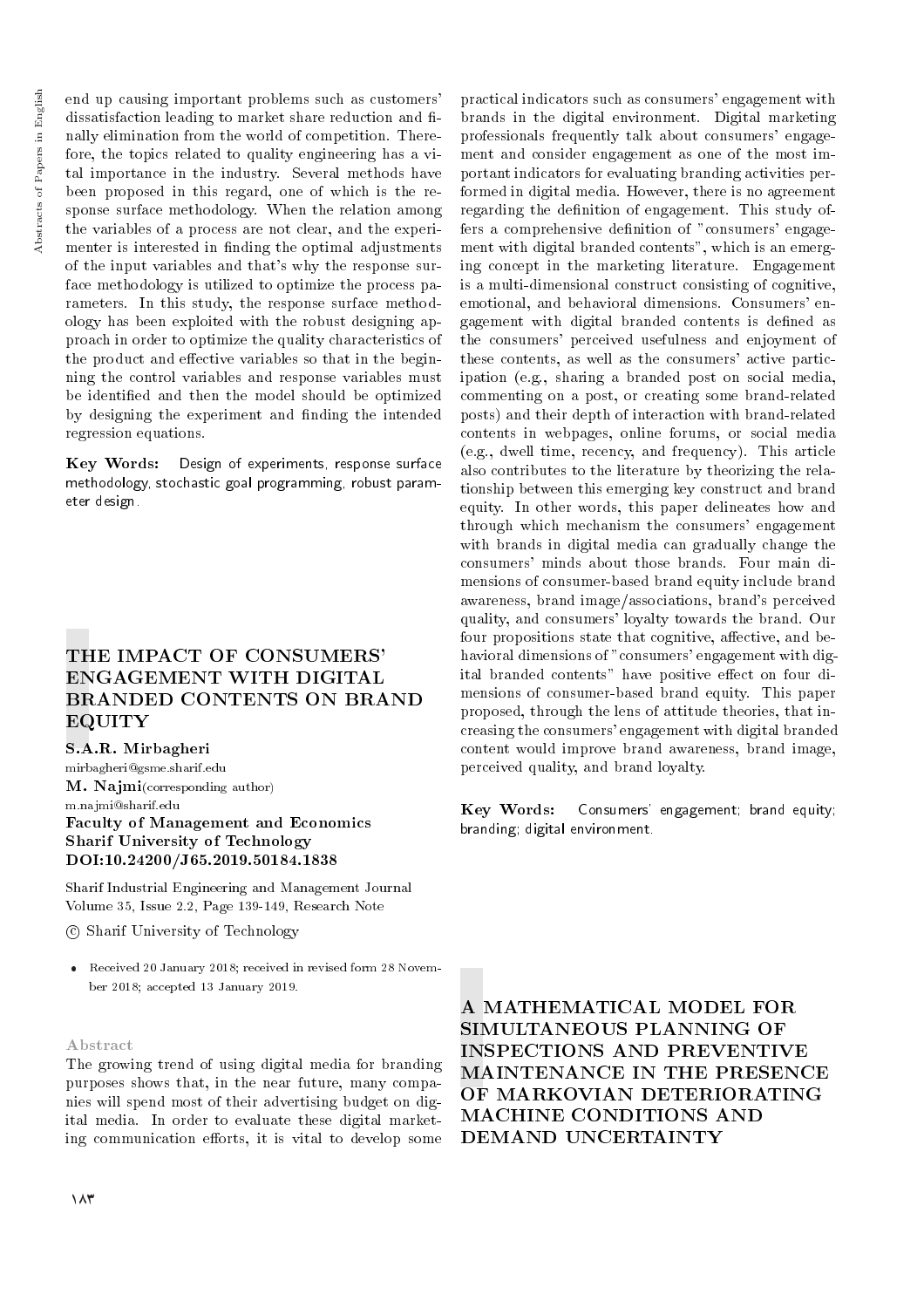## NON-LINEAR PROGRAMMING APPROACH AND GENETIC ALGORITHM FOR SOLVING A PRODUCTION -DISTRIBUTION PLANNING PROBLEM

#### A.H. Nobil

amirhossein.nobil@yahoo.com Dept. of Management and Accounting Parandak Institute of Higher Education, Markazi S.H.R. Pasandideh(corresponding author) shr pasandideh@khu.ac.ir Dept. of Industrial Engineering Kharazmi University H. Nabovati hnabovati@iau-saveh.ac.ir Dept. of Engineering Islamic Azad Universit Saveh Branch DOI:10.24200/J65.2018.6767.1542

Sharif Industrial Engineering and Management Journal Volume 35, Issue 2.2, Page 119-128, Research Note

c Sharif University of Technology

 Received 13 March 2017; received in revised form 12 November 2018; accepted 19 November 2018.

#### Abstract

Supply chain management and integration of its components are a key issue for sustainable economy. One of the most important in optimization supply chain modeling is production- distribution planning problem. Several authors have developed models for the productiondistribution problem when only a percentage of solution procedure is in exact area. Most of these models were solved with the meta-heuristic method. In this paper, we are extended a production-distribution nonlinear programming problem in a two-echelon supply chain network, including manufacturers and distributors, and are solved with a mixed of exact solution and a metaheuristic algorithm. The aim of this research is to determine the value of products delivered and the carrying amount of each vehicle such that the profit average, including sales price, production costs and transportation costs, is maximized. The model is for multiple distributors and all manufacturers in which all manufacturers are produced a type of product and are sent it to distributors. The mathematical model of the productiondistribution problem is derived for which the objective function is proved to be convex, and the constraints being in linear forms are convex too. So, the proposed model is a convex nonlinear programming problem and its local maximum is the global maximum. Then, the proposed nonlinear programming problem is solved by two methods of a genetic algorithm and, Sequential Unconstrained Minimization Technique (SUMT) approach along with steepest descent method. The SUMT is the usual way in which constrained problems are converted to an unconstrained form and solved that way. It makes use of barrier methods as well to find a suitable initial point that over satisfies the inequality constraints. In this study, the genetic algorithm is used to validate the SUMT nonlinear programming approach. The numerical example is provided to illustrate the solution methods. Finally, future research and conclusion recommendations come in the last section of paper.

Key Words: Supply chain, production-distribution problem, nonlinear programming, steepest descent method, genetic algorithm.

# A HYBRID MODEL BASED ON STOCHASTIC GOAL PROGRAMMING AND RESPONSE SURFACE METHODOLOGY TO **OPTIMIZE**

T. Hossein Hejazi(corresponding author)

t.h.hejazi@aut.ac.ir Dept. of Industrial Engineering Amirkabir University of Technology Technology (Garmsar Campus) Z. Parsaei parsaei.z68@gmail.com Dept. of Industrial Management

## Binaloud Institute of Higher Education DOI:10.24200/J65.2018.7304.1798

Sharif Industrial Engineering and Management Journal Volume 35, Issue 2.2, Page 129-137, Research Note

c Sharif University of Technology

 Received 13 January 2018; received in revised form 20 October 2018; accepted 4 November 2018.

#### Abstract

Nowadays, quality is known as a commercial strategy to increase the market share and as it comes off, it will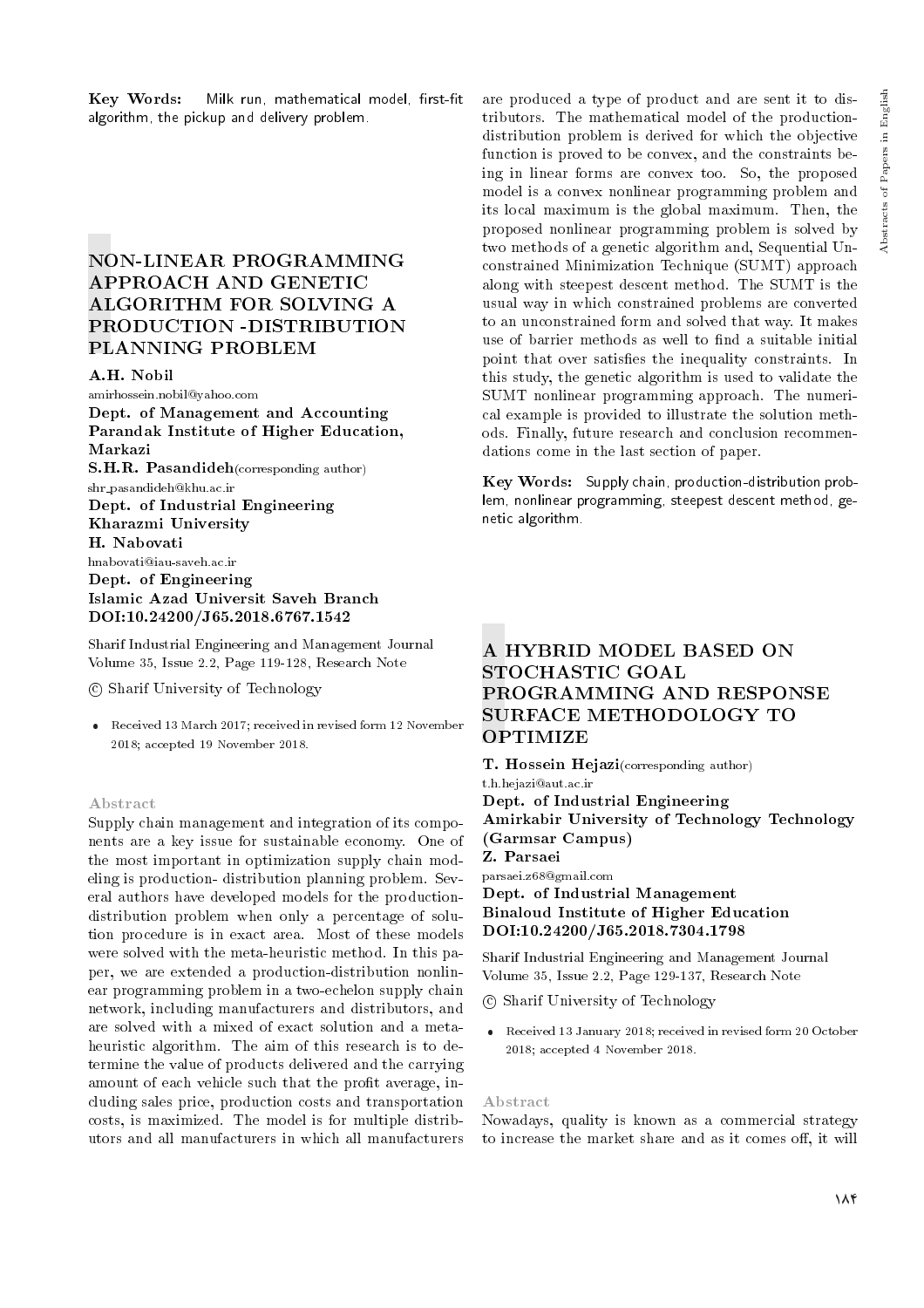## Z. Ameri

z.ameri@shahroodut.ac.ir R. Sheikh(corresponding author) resheikh@shahroodut.ac.ir M. Ghiyasi mog@shahroodut.ac.ir Dept. of Industrial Engineering and Management Shahrood University of Technology DOI:10.24200/J65.2019.50441.1849

Sharif Industrial Engineering and Management Journal Volume 35, Issue 2.2, Page 93-104, Original Article

c Sharif University of Technology

 Received 18 November 2018; received in revised form 2 February 2019; accepted 10 April 2019.

## Abstract

The data envelopment analysis (DEA) technique is one of the most comprehensive techniques for evaluating the performance of the organization. Studies show that the assumptions of all the techniques of data envelopment analysis have been based on evaluating efficiency of decision making unit (DMU) relative to each other. Different and uncontrollable conditions in each decision-making unit can be one of the reasons for the low validity of the results of assessment. Therefore, self-assessment of decision-making units is the best type of evaluation in which the maximum stability of the conditions is considered and as one of the innovations in this research is mentioned. Since the nature of some input or output variables occurs in uncertainty conditions, fuzzy criteria can be evaluated based on intuitionistic fuzzy information. The model of the intuitionistic fuzzy network data envelopment analysis is the proposed model, which is used in this study for self-assessment Moghan wire and cable firm as a network system.

Key Words: Self-Assessment, data envelopment analysis, series-parallel production systems (network), intuitionistic fuzzy network data envelopment analysis.

A MATHEMATICAL MODEL AND A FIRST-FIT ALGORITHM FOR THE MILK RUN LOGISTICS PROBLEM IN THE AUTOMOTIVE INDUSTRY CONSIDERING PACKAGING CONSTRAINTS

F. Ranjbarana Ranjbaran.F@gmail.com A. Kazemi(corresponding author) Abkaazemi@gmail.com Dept. of Industrial and Mechanical Engineering Qazvin Branch, Islamic Azad University A. Husseinzadeh Kashan a.kashan@modares.ac.ir Dept. of Industrial and Systems Engineering Tarbiat Modares University DOI:10.24200/J65.2019.52046.1937

Sharif Industrial Engineering and Management Journal Volume 35, Issue 2.2, Page 105-118, Original Article

c Sharif University of Technology

 Received 15 December 2018; received in revised form 13 April 2019; accepted 23 April 2019.

#### Abstract

Transportation cost accounts for a large portion of costs in automotive supply chain. An effective approach that can reduce the cost of transportation is essential. The supply network of automotive industry is very complex and has many conditions to consider. These include enforcing the feasibility of 3D packing of pallets into vehicles to address vehicle's capacity in terms of weight and volume, compatibility of orders to be loaded in a vehicle, returning empty pallets from assembly plants backwards to suppliers, and order delivery time window. A mixed integer linear programming (MILP) approach is proposed in this paper that takes account of these conditions with the objective of minimizing the total cost of transportation across the network. The structure of the network is a combination of direct shipment and milk-run for both forward and reverse flows of pallets. Any order that is larger than the capacity of the largest vehicle is split and shipped directly, and the remaining pallets can be consolidated in milk-run. For large-size problems where a solution cannot be obtained in a reasonable amount of time, a heuristic algorithm is proposed based on the concept of similarity to generate a reasonable list of orders. First-fit strategy is then employed to generate a feasible solution with the aid of a relaxed version of the proposed MILP. Thereafter, two improvement "reduce" and "merge" heuristics are employed. The effectiveness of the proposed heuristic is tested based on generated instances which demonstrates that it is able to provide optimal solutions for small-size problems. The proposed approach is also tested based on the data of daily auto-parts shipments gathered from SAIPA Corp network that is one of the largest Iranian automobile companies. Results demonstrate that there exists a signicant potential for cost saving through milk-run strategy compared with the company's current direct shipping strategy.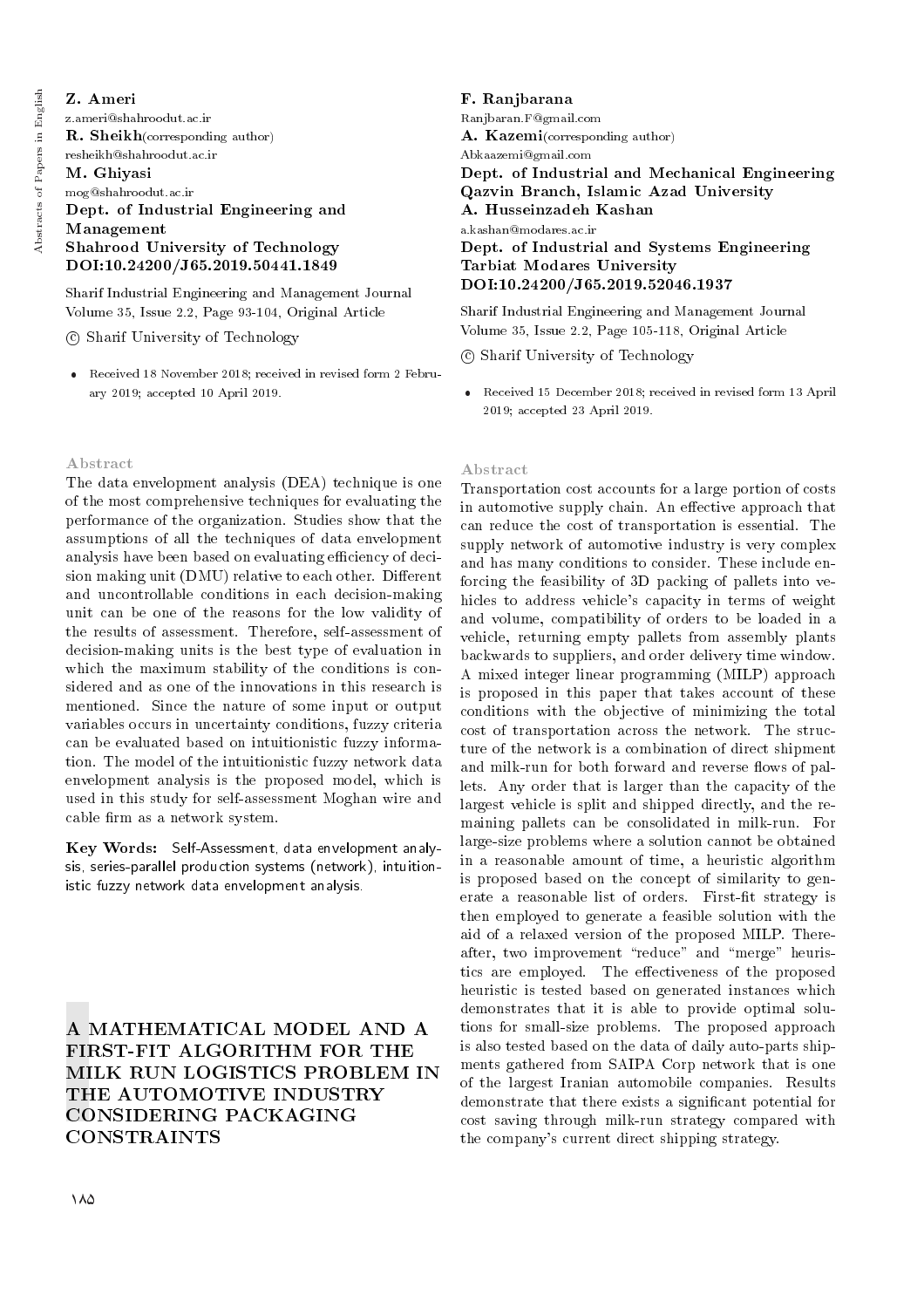location of hospitals in such a way that with limited resources in hand and the normal capacity and extra that can be used in times of crisis, the minimum distances Have Taking into account the decisions of the hardening of existing hospitals and the location of new hospitals simultaneously, post-abandonment distances are reduced compared to when the location is taken regardless of disability and rehabilitation, and this can be an effective step in crisis management. The capacity of hospitals in normal conditions and in the event of a crisis is limited and considering this in the model gives more realistic results. In this research, the problem of locating new hospitals and hardening a number of existing hospitals with limited available budget has been discussed. First, the potential locations to build a hospital are specied. Then, using the proposed mathematical model, the optimal locations for the construction of new hospitals were determined, as well as decisions regarding the hardening of a number of existing hospitals. In order to solve the model due to its bi-objective function, the Epsilonconstraint Method (II) are used. To evaluate the validity of the model, a case study was carried out based on demographic and geographical information of Yazd city. Regarding the possibility of applying the model to large-scale applications and operating issues as well as NP-hardness of the model, an innovative multi-objective two-phase algorithm is proposed and evaluated based on some numerical examples.

Key Words: Location, hospital hardening, GIS, augmented epsilon constraint method (II), multi-objective twophase heuristic algorithm.

## AN INTEGRATED MODEL OF STATISTICAL PROCESS CONTROL AND MAINTENANCE BASED ON DELAYED MONITORING IN TWO-STAGE PROCESSES

S.S. Najibi saeidnajibi@gmail.com A.H. Amiri(corresponding author) amiri@shahed.ac.ir F. Amirkhani fzd.amirkhani@shahed.ac.ir Dept. of Industrial Engineering Shahed University DOI:10.24200/J65.2019.51017.1883

Sharif Industrial Engineering and Management Journal Volume 35, Issue 2.2, Page 81-92, Original Article

c Sharif University of Technology

 Received 21 October 2018; received in revised form 4 February 2019; accepted 10 April 2019.

## Abstract

One of the most important goals of organizations and manufacturing companies is to provide suitable products and services to customers, requiring high-quality processes and keeping them at a desired quality level. In many cases, product quality is low due to equipment deterioration; however, it cannot be figured out until the equipment breaks down. On the other hand, control charts can be used to identify the condition of the process, where the out-of-control state for a quality characteristic means deterioration in the equipment, which is used for the manufacturing purpose. Hence, the statistical process control and maintenance decisions can be combined to form an integrated model that enjoys higher efficiency in reducing costs of quality and maintenance. Furthermore, using delayed monitoring policy to monitor processes is one of the newest research fields in this regard. Delayed monitoring means that processes are in control at the beginning of the process and sampling can be delayed until the pre-specied scheduled time. With a delayed monitoring policy, the total cost of production per unit is expected to be more affordable as the sampling rate decreases; however, it may be lead to an increase in the quality and maintenance costs. Therefore, determining efficient decision variables is important in the model. In this paper, an integrated statistical process control and maintenance model based on delayed monitoring is designed for a two-stage process. By using this procedure, 28 different scenarios are created in which variations in quality and different breakdown states are considered.  $\bar{X}$  residual mean control charts have been used for monitoring purposes. In order to integrate statistical process control and maintenance, a model is proposed such that the expected cost per time unit of manufacturing is minimized by using a genetic algorithm. To evaluate the performance of the proposed method, an illustrative example is presented. In addition, sensitivity analysis of some parameters of the proposed model is carried out. The results show the appropriate performance of the proposed model.

Key Words: Condition-based maintenance, delayed monitoring, genetic algorithm, statistical process control, two-stage processes.

SELF-ASSESSMENT OF NETWORK PRODUCTION SYSTEMS WITH INTUITIONISTIC FUZZY DATA (CASE STUDY: FIRM OF MOGHAN WIRE AND CABLE)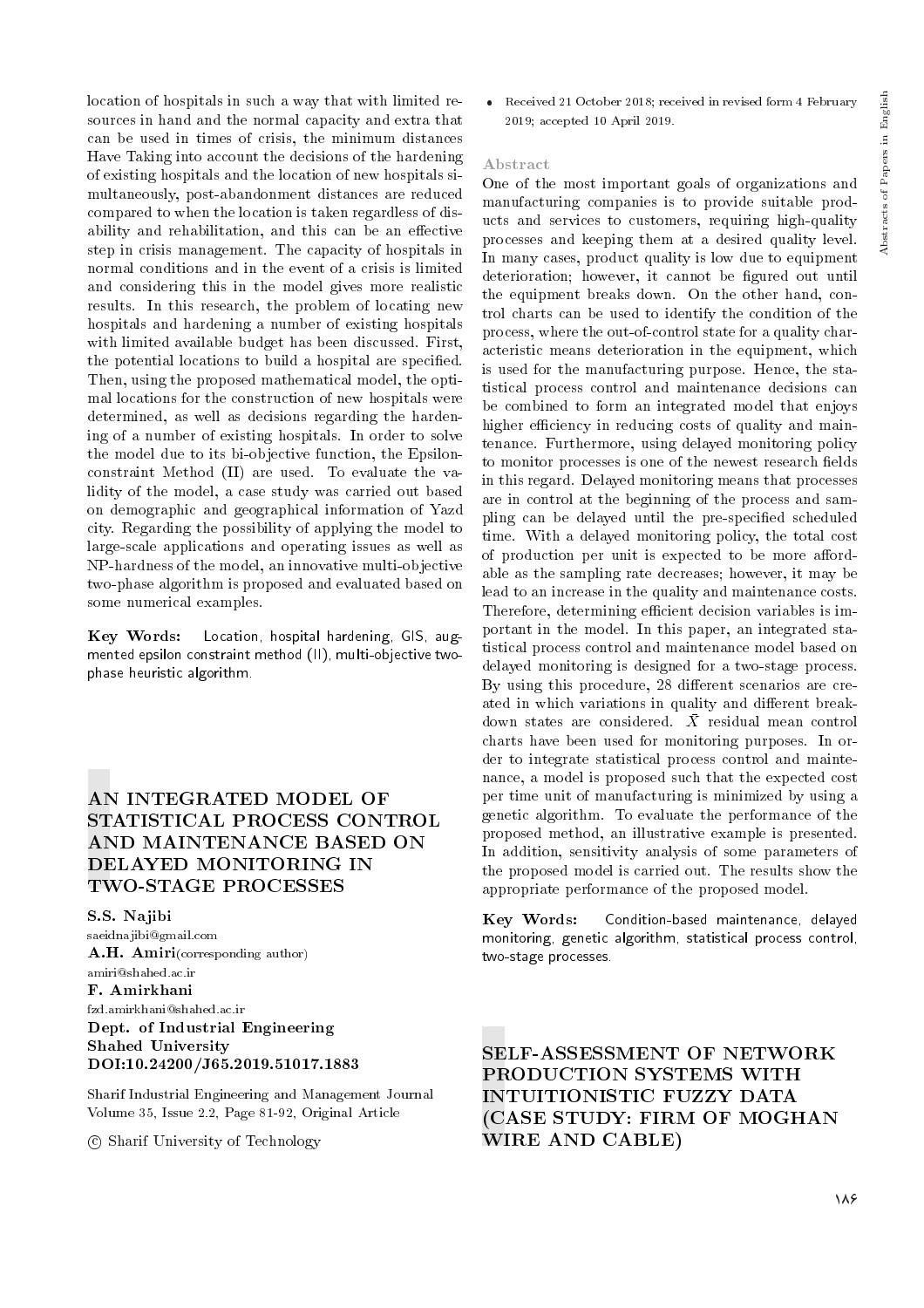# THE ECONOMIC PRODUCTION QUANTITY (EPQ) MODEL CONSIDERING INFLATION, TIME VALUE OF MONEY AND INVESTMENT VARIABLE IN PRODUCTION CAPACITY

H. Mokhtari(corresponding author) mokhtari ie@kashanu.ac.ir A. Fallahi ali.fallahi10@gmail.com Dept. of Industrial Engineering University of Kashan DOI:10.24200/J65.2019.51273.1902

Sharif Industrial Engineering and Management Journal Volume 35, Issue 2.2, Page 53-67, Original Article

c Sharif University of Technology

 Received 19 August 2018; received in revised form 27 January 2019; accepted 1 February 2019.

## Abstract

The classical inventory models do not consider the realworld competitive situations and management desire to enhance the system and economic parameters such as inflation and time value of money. Studies show that the management wishes an investment in system components in order to improve them and gain a competitive advantage over other businesses. Moreover, the value of system nancial resources depends on the time that the use and cash flow of different time is not aggregate. Due to inflation, prices become volatile and change constantly. Therefore, disregard for inflation and time value of money parameters does not lead to optimal ordering policy for inventory systems in reality. For these reasons, it is necessary to consider these components for an inventory system. Previous researchers have conducted various research studies on the performance of inventory systems from various perspectives. Many of these papers did not consider economic parameters and also production environment. During our studies, this study found a gap in the literature that was related to the enhancement of the production capacity in inventory systems in an economic structure. The present paper presents a literature review of time value of money, inflation, and investment in inventory systems and, then, investigates economic production quantity (EPQ) model considering inflation and time value of money in situations, where there is a possibility of investment as a decision variable with the aim of increasing production capacity. The goal of this model is to find economic production quantity and optimal quantity of investment in production capacity so that the total prot function, consisting of system revenues and costs, is optimized. Due to com-

plicated behavior of the proposed model, it is not possible to solve this model analytically. Therefore, a grid search algorithm is proposed for solving the model. The solving algorithm process is investigated by a numerical example. Sensitivity analysis is carried out by changing various parameters. Finally, it is concluded that there is an ascending relationship among the total profit function and the number of algorithm iterations, grid factor, demand rate, selling price, and inflation rate of price; there is also a descending relationship among the total profit function and ordering price, purchase price, rate of return, and inflation rate of sales. At the end, some possible research problems are proposed for the future.

Key Words: Inventory control system, economic production quantity, inflation, time value of money, two variable optimization.

# AN INTEGRATED SOLUTION APPROACH FOR THE HOSPITAL LOCATION-HARDENING PROBLEM WITH LIMITED CAPACITY

D. Shishebori(corresponding author)

shishebori@yazd.ac.ir Y. Zare Mehrjerdi Yzare@yazd.ac.ir S. Sarikhani

s.sarikhani70@gmail.com Dept. of Industrial Engineering Yazd University DOI:10.24200/J65.2019.51047.1895

Sharif Industrial Engineering and Management Journal Volume 35, Issue 2.2, Page 69-80, Original Article

c Sharif University of Technology

 Received 17 September 2018; received in revised form 9 March 2019; accepted 23 April 2019.

#### Abstract

Hospitals are one of the most important centers of medical service. At the time of the occurrence of natural and abnormal disasters, the demand for these centers may increase and some of these hospitals will be damaged and lose their functionality. On the other hand, in order to protect the lives of the injured, the distance and time of their transfer to hospitals is of particular importance. The proposed problem addressed simultaneously the crisis and normal conditions and tried to determine the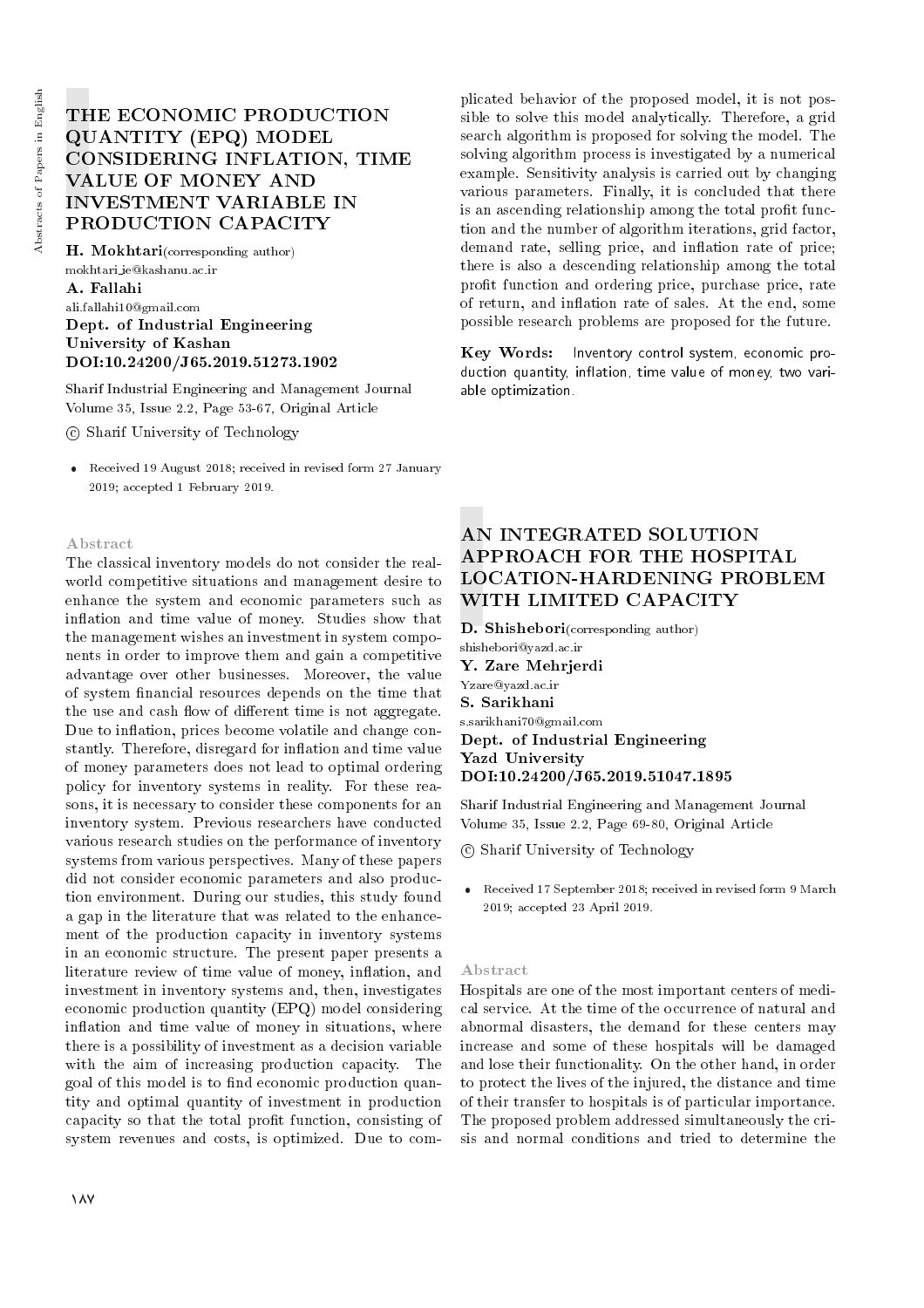Received 21 July 2018; received in revised form 18 January 2019; accepted 3 March 2019.

#### Abstract

In recent years, competition has grown stronger due to technological advances. Market members need to be careful and decide to remain competitive by using scientic tools. One of the important decisions of manufacturers in the competitive market is to decide on how much their products are compatible with the environment. One of the most important aspects of environmental compatibility is energy consumption and pollution. With the rapid growth of the industry, the number of energy-consuming devices in the world is increasing day by day. These devices made life easier for humans; however, excessive energy consumption of these products has caused serious damage to the environment, and the consequences of these damages have made the general public more sensitive to environmental issues. An effective factor in reducing energy consumption improves the energy efficiency of consumer products. Increasing the energy efficiency of products that use fossil fuels will directly reduce greenhouse gas emissions and air pollution. For this reason, this paper considered a supply chain consisting of two manufacturers. Each manufacturer produces a product that consumes a certain amount of energy when used to perform a specific task. It is assumed that manufacturers can reduce the energy consumption of their products by upgrading their production technology. The purpose of this study is to analyze the behavior of these manufacturers in a competitive environment and answer the question of how much manufacturers need to spend on improving energy consumption and how to determine the price of the final product when consumers are sensitive to the cost of energy and environmental issues. The results show that, by increasing customers' public awareness concerning environmental issues, manufacturers must reduce the energy consumption of their products. Another result shows that the increased price of a unit of energy can make manufacturers increase the energy efficiency of their products.

 $Key Words:$  Supply chain, energy consumption, pricing, game theory.

## PERIODIC ROUTING OF WELL TECHNICAL SERVICES GROUPS IN OFFSHORE SHARED OIL FIELDS

R. Ighani Yazdeli ighani roohollah@ie.sharif.edu A. Eshraghniaye Jahromi(corresponding author) eshragh@sharif.edu Dept. of Industrial Engineering Sharif University of Technology

# DOI:10.24200/J65.2019.51278.1903

Sharif Industrial Engineering and Management Journal Volume 35, Issue 2.2, Page 39-51, Original Article

c Sharif University of Technology

 Received 13 August 2018; received in revised form 22 January 2019; accepted 17 February 2019.

#### Abstract

Production wells in offshore shared oil fields require well technical services. These services are done by two types of well technical services groups: wellhead services and wire-line services. Production wells in offshore shared oil fields require well technical services and the lack of services affects production productivity of oil wells. In fact, due to supply limitations, there are fewer well technical service groups compared to the number of oil wells. Failure to service oil wells by well technical service groups based on a predetermined plan will lead to considerable loss in production performance of oil wells and, hence, higher costs. However, the stopping production process is one of the requirements in giving some services to oil wells and, thus, this leads to greater oil production than the competitor neighbor countries and increasing opportunity cost for us. Therefore, in these conditions, making a balance between servicing with stopping production process and minimizing stopping production is very important. Firstly, a mixed- integer programming model is proposed for the problem considering new applicable and practical features that have not been introduced before. Secondly, algorithms based on Benders and Lshaped exact methods are developed. Moreover, algorithms based on Lagrangian relaxation heuristic method in seven states are developed. Each state involves eliminating some selective constraints of the proposed mathematical model and adding its objective function to obtain the best constraint selection. In fact, the professed goal is to produce a variety of lower bounds. In order to evaluate the performance of the developed algorithms, various small to large instances are generated and, then, the algorithm is applied to simulated instances. Computational results indicate that algorithms based on L-shaped and Lagrangian relaxation methods produce better lower bounds. Moreover, by strengthening the model, algorithms based on Lagrangian relaxation method are able to produce better lower bounds with respect to the algorithms based on the L-shaped method in a short time period.

Key Words: Production wells in shared oil fields, well technical services, mixed-integer programming model, lower bound.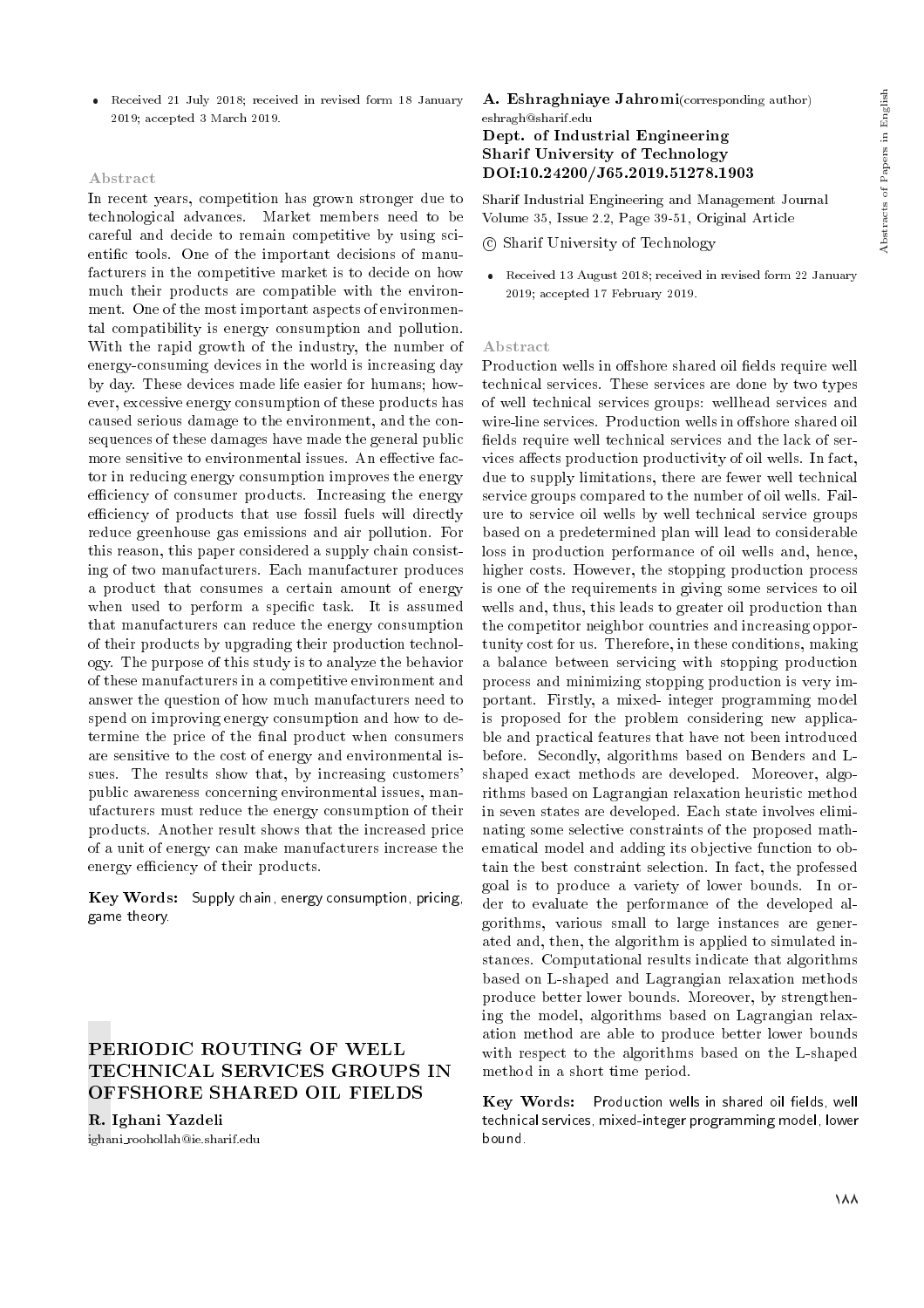mixed-integer programming (MIP). This model is aimed to specify the composition (size and mix), deployment (assignment fleet to stations of MRCCs), and adjustment of vessel fleet (through chartering, lay-upping and sharing strategy) in a MRCCs. We ran a pilot study on MRCCs that located in the south of Iran (the Persian Gulf and the Oman Sea) for a quarterly planning period (three months - spring season). We optimized the problem by hybridizing our developed heuristics for constraint handling phase in the Grouping Evolution Strategy (GES) algorithms. Our model could successfully cover the demands and determine the adjustment strategies in a reasonable vessel fleet's utilization cost; 72 million USD during the planning period.

Key Words: Fleet planning, search and rescue (SAR / S&R), fleet composition, maritime fleet size and mix problem (MFSMP), fleet deployment, grouping evolution strategies (GES).

# A MATHEMATICAL MODEL FOR LOCATING EMERGENCY BASES SUBJECT TO SERVICE TIME MINIMIZATION: A CASE STUDY IN TEHERAN EMERGENCY CENTER

H.R. Golmakani(corresponding author) golmakni@mie.utoronto.ca M. Eskandar mahtab.eskandar@gmail.com Dept. of Industrial Engineering Tafresh University DOI:10.24200/J65.2019.51159.1893

Sharif Industrial Engineering and Management Journal Volume 35, Issue 2.2, Page 17-27, Original Article

c Sharif University of Technology

 Received 15 July 2018; received in revised form 7 January 2019; accepted 7 April 2018.

## Abstract

Pre-hospital emergency is one of the most important issues of the health and treatment system of a country. Awareness of the incident, the dispatch of rescue teams to the place where the incident occurred, the conduct of primary medical care and the transfer of injured or wounded people to health centers in the shortest time and at a desirable quality level are among the most important tasks and objectives of a pre-hospital emergency system. The realization of these objectives requires an accurate estimate of the magnitude and type of the incidents, the proper deployment of emergency facilities, the availability of adequate equipment and specialized personnel at the emergency bases, comprehensive, centralized, and regional management, and reliable communication facilities among bases, rescue team, and health centers. It is obvious that the more the number of emergency bases and equipment is available in an area, the shorter the service time is achievable, and thus, a higher level of satisfaction is realized. However, some constraints and considerations exist. For example, the government budget for establishment of the bases is often limited; some of the equipments for the transfer of patients cannot be used due to urban and interurban transportation conditions, and so on. Thus, the determination of optimal location of the emergency bases, in such a way that the minimum service time would be achieved for all people is of special importance.

In this paper, a 0/1 nonlinear programming model is proposed for locating emergency bases with the goal of minimizing the mean and standard deviation of emergency service time for a given region while satisfying the relevant constraints. The simultaneous consideration of mean and standard deviation of service time, not only increases the number of successful missions, but also places this time for missions to an average time. This, in turn, can lead to relative fair justice for different people in that area. To test the validity and use of the proposed model, the model is applied for a part of the Tehran metropolis and its results are presented.

Key Words: Pre-hospital emergency, non-linear integer programming, emergency bases locating, mean of service time, standard deviation of service time.

## A GAME THEORETIC APPROACH FOR PRICING AND ENERGY CONSUMPTION IN A SUPPLY CHAIN WITH ENVIRONMENTALLY SENSITIVE CUSTOMERS

## S. Zare

sajed.zare@in.iut.ac.ir M. Rasti-Barzoki(corresponding author)

#### rasti@cc.iut.ac.ir S.R. Hejazi

rehejazi@cc.iut.ac.ir

## Dept. of Industrial and Systems Engineering Isfahan University of Technology DOI:1024200/J65.2019.51220.1897

Sharif Industrial Engineering and Management Journal Volume 35, Issue 2.2, Page 29-37, Original Article

c Sharif University of Technology